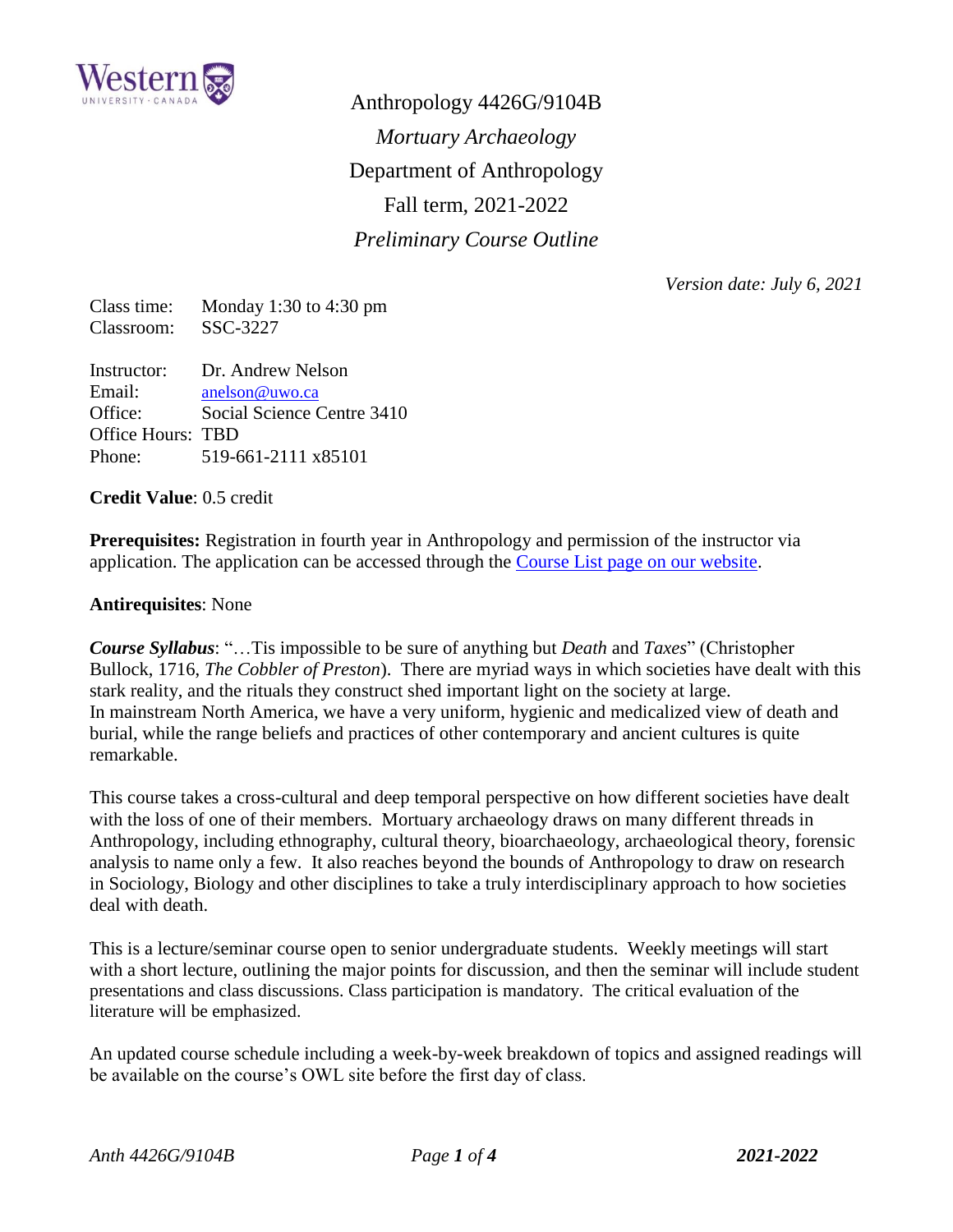## *Learning outcomes:*

By the end of the course, you should be able to:

- describe how societal structures and beliefs shape ritual behavior (observed through ethnographies), particularly in the mortuary context
- recognize how archaeology has contributed to our understanding of variability in societies' responses to death
- integrate perspectives from several disciplines in the analysis of an archaeological mortuary context
- reflect on how modern beliefs and norms shape how we act and react in the face of the death of a loved one
- work with your peers in a collaborative framework

# *Readings:*

Readings will be available on the course OWL site. Students will provide additional readings as part of the weekly discussion. There is no textbook.

## *Evaluation:*

- Weekly reflection papers/Class participation  $-20\%$
- Assignment  $#1$  ethnographic example of a mortuary ritual 20 % Powerpoint presentation on March 24th
- Assignment  $#2$  research paper on the analysis of an archaeological mortuary context ca. 2500 words (undergraduate students) or 3500 words (graduate students) – 20% - due March  $7<sup>th</sup>$
- Assignment #3 group project on a local cemetery 40% due April  $6<sup>th</sup>$
- there is no final exam
- graduate students write a longer research paper than the undergraduate students and are responsible for the assembly of the group project

#### *Details of the Assignments:*

- Weekly assignments/Participation write a 500 word reflection paper on the week's readings and one additional paper that you find. What is the key point of the readings? How are they relevant to you and to the week's theme? Bring the paper to class and be prepared to present your papers to the class and to discuss the papers brought by the other students.
- Assignment  $#1$  find an ethnographic account of a contemporary (or penecontemporaneous) society that describes and discusses a mortuary ritual. Craft a detailed description of this ritual and then analyze it using principles discussed in class. Important components of the analysis will include: does the ritual fit with the general structure of rites of passage rituals outlined by Van Gennep? Does the ritual reflect the sociopolitical complexity of the culture?
	- o the results of this assignment will be presented to the class as a power point presentation in week 4 (January  $24<sup>th</sup>$ ).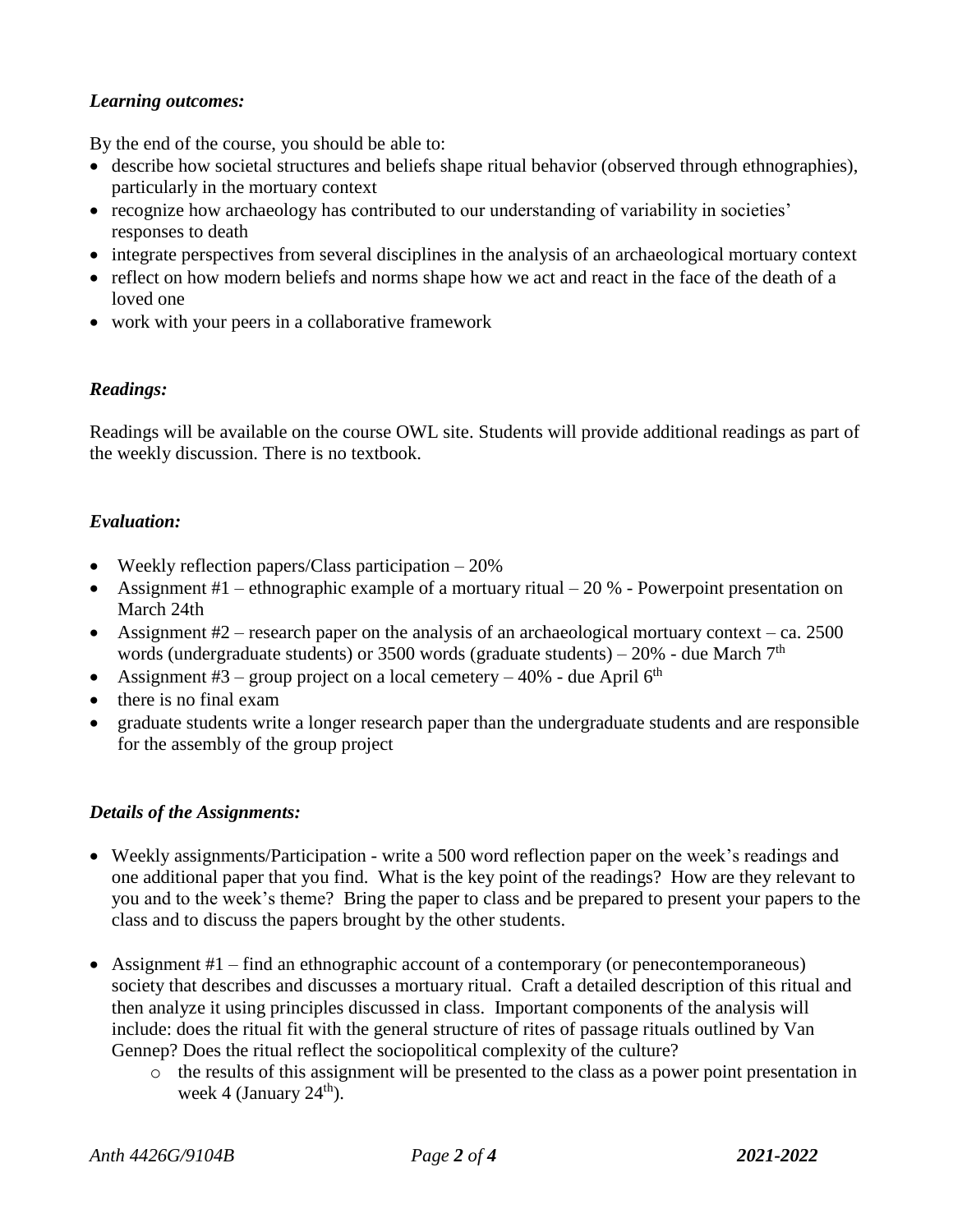- Assignment #2 write a 2,500 (undergraduates) or 3,500 (graduate students) word research paper on an archaeological mortuary context not discussed in class. You will need to present a short description of what is known of the archaeological culture and the specific context in order to undertake an analysis of how the mortuary context reflects the society as a whole. Draw on all appropriate ethnographic analogies, archaeological theories and anthropological models in your analysis.
	- o the results of this research will be presents as a manuscript for submission to the journal *Antiquity.* Please see the [instructions for authors page](http://journal.antiquity.ac.uk/submit-paper) found on this site.
	- $\circ$  This assignment is due in week 9 (March 7<sup>th</sup>)
- Assignment  $#3$  the final assignment will be a group project. This year's topic has yet to be determined. You will find the [final report of the 2020 course](https://ir.lib.uwo.ca/archaeology_ebooks/1/) list on this site. Each student will have a unique topic that is related to the overall topic and the graduate students will be in charge of assembling the final product. This will be due April  $7<sup>th</sup>$  (the date is dictated by the requirement to submit undergraduate grades for courses with no final exam within a week of the end of classes)

## *Course Specific Statements and Policies:*

The essays will be subject to submission for textual similarity review to the commercial plagiarism detection software under license to the University for the detection of plagiarism. All papers submitted for such checking will be included as source documents in the reference database for the purpose of detecting plagiarism of papers subsequently submitted to the system. Use of the service is subject to the licensing agreement, currently between The University of Western Ontario and Turnitin.com.

Late Assignments: Extensions on assignments will only be given in the case of major medical or personal emergencies as first approved by the academic counselling office. Without an approved extension each day past due (including weekends) will result in the deduction of 5% off the grade for that assignment. Assignments more than five days late will not be accepted, and the student will receive a grade of zero for that assignment.

#### *Western's Academic Policies:*

All students should familiarize themselves with Western's current academic policies regarding accessibility, mental wellbeing, accommodation for medical illness, and plagiarism and scholastic offences. These policies are outlined in Western's academic policies by clicking on this link: [Western's academic policies](https://westerncalendar.uwo.ca/academicPolicies.cfm?SelectedCalendar=Live&ArchiveID=)